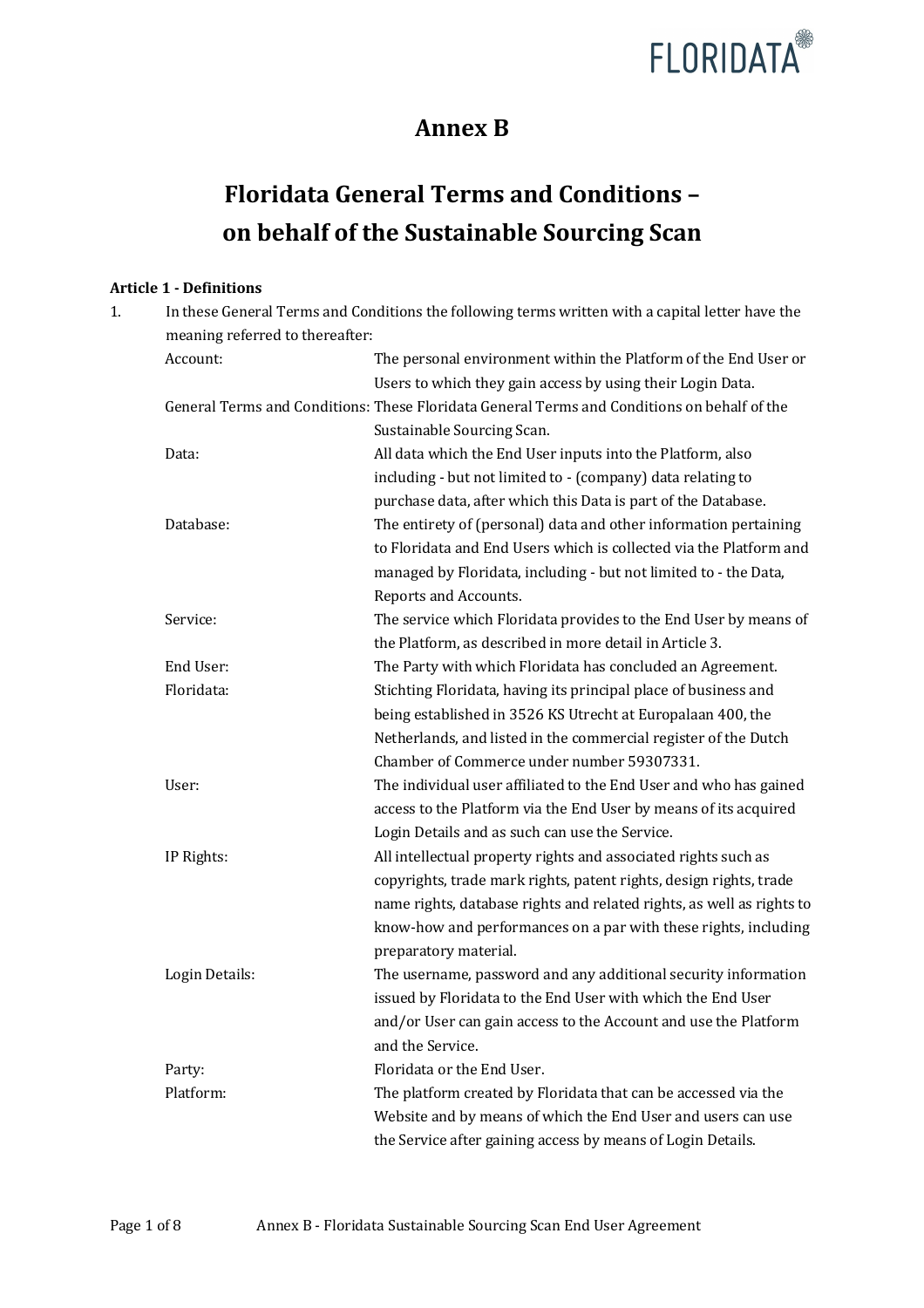

| Agreement:         | The end user agreement concluded between Floridata and the End     |
|--------------------|--------------------------------------------------------------------|
|                    | User, of which Agreement these General Terms and Conditions        |
|                    | form an inextricable part.                                         |
| Supervisory Board: | The Supervisory Board of Floridata, consisting of a maximum of 5   |
|                    | (five) natural persons, which supports the management board by     |
|                    | providing advice (advisory task) and which supervises policy       |
|                    | relating to the Sustainable Sourcing Scan.                         |
| VGB:               | The sector organisation known as the Association of Wholesalers    |
|                    | in Floricultural Products [Vereniging van Groothandelaren in       |
|                    | Bloemkwekerijprodukten] in the floricultural sector for traders in |
|                    | flowers and plants, which is also the owner and licensor of the IP |
|                    | rights of the Sustainable Sourcing Scan and which is (financially) |
|                    | responsible for further development of the Sustainable Sourcing    |
|                    | Scan.                                                              |
| Report:            | Aggregated insights generated by Floridata on the basis of Data    |
|                    | entered by the End User, which insights cannot be traced to an     |
|                    | individual End User, relating to information and performance in    |
|                    | the field of sustainable purchasing in the ornamental plant        |
|                    | cultivation sector, on behalf of the Floriculture Sustainability   |
|                    | Initiative.                                                        |
| Website:           | Floridata's website which can be accessed via                      |
|                    | https://www.sustainablesourcingscan.eu,                            |
|                    | https://www.floridata.nl or https://www.floridata.eu, as well as   |
|                    | all underlying pages.                                              |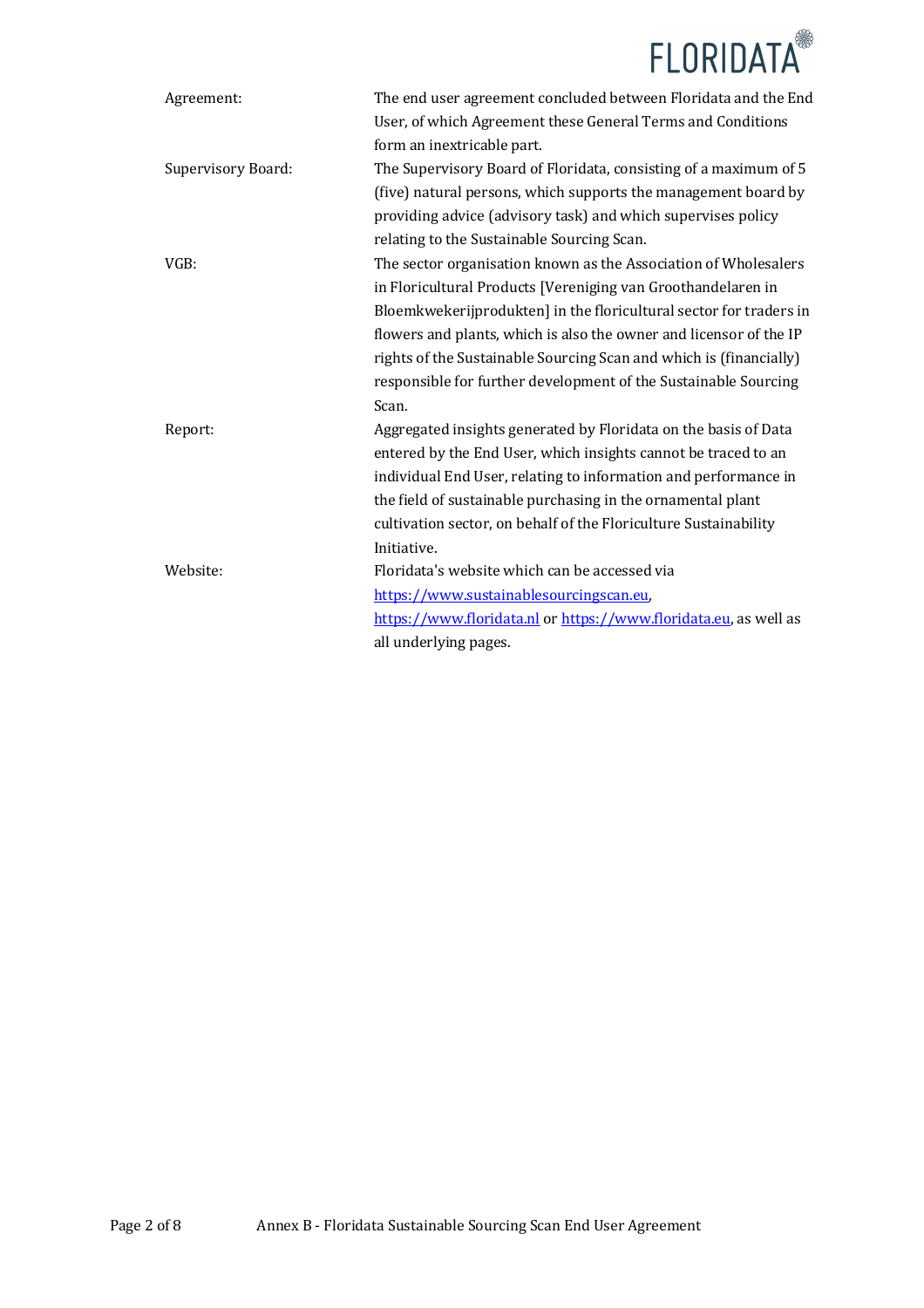

#### **Article 2 - General**

- 1. These General Terms and Conditions apply to all legal acts by Floridata, all legal relationships between the Parties, such as the Agreement, all offers and quotations and the provision of the Service.
- 2. The applicability or the End User's purchase or other conditions is expressly excluded.
- 3. If any provision of the General Terms and Conditions and/or Agreement is null and void or nullified, the other provisions of the General Terms and Conditions and/or Agreement will remain fully in force. Floridata will replace the null and void or nullified provisions with new provisions, observing the purpose and intent of the null and void or nullified provision(s) as much as possible.
- 4. Floridata reserves the right to change or supplement these General Terms and Conditions. Amendments will also apply to Agreements already concluded, with due observance of a period of 30 days after the announcement of the amendment on the Website, via the Service, in writing or via email. If an End User does not wish to accept a change to the General Terms and Conditions, it can terminate the Agreement up to the date on which the new General Terms and Conditions take effect as of that date, unless Floridata has indicated that the old version of the General Terms and Conditions will continue to apply to the End User.
- 5. Changes to General Terms and Conditions and/or Agreement which are less important, at the discretion of Floridata, can always be implemented without the End User being asked to consent and without the End User being entitled to terminate the Agreement.

# **Article 3 - The Service**

- 1. The Service provided by Floridata consists primarily of the online offering of, and the granting of access to the End User to, the Platform via the Website. The End User is able to have purchase related Data processed on the Platform. On the basis of the Data entered by the End User and stored in the Database, Floridata will also be able to display insights within the End User's Account by means of graphical display, among other things.
- 2. The End User accepts that the Platform only contains the functionalities and other properties as found by the End User and its Users at the time of use (on an 'as is' basis). Floridata will attempt to rectify defects in the Platform, but cannot guarantee that the Platform is error-free and/or that all errors will be rectified.
- 3. Floridata will do all it can to provide the Service with care. Unless explicitly agreed otherwise in writing, Floridata will provide the Service on the basis of a best-efforts obligation. Floridata is not liable or obliged to pay compensation vis-à-vis the End User for any loss or damage resulting from, or which is the consequence of, the (temporary) unavailability or (interim) failure of the Platform or the Website.
- 4. The End User will gain access to the Platform as a result of Floridata sending it the Login Details. This will be done as soon as possible after acceptance of the Agreement, but by no later than 1 (one) month thereafter.
- 5. Floridata can make changes to the content or scope of the Service. Floridata will inform the End User to that effect as soon as possible in writing or via email. In the event that, as a consequence of the change(s), the Service substantially changes compared to the Service as described in these General Terms and Conditions, the End User will be entitled to cancel the Agreement in writing within thirty days after it has been informed of the date the change will come into effect and Floridata will not be liable for any loss or damage resulting from the changes or the termination.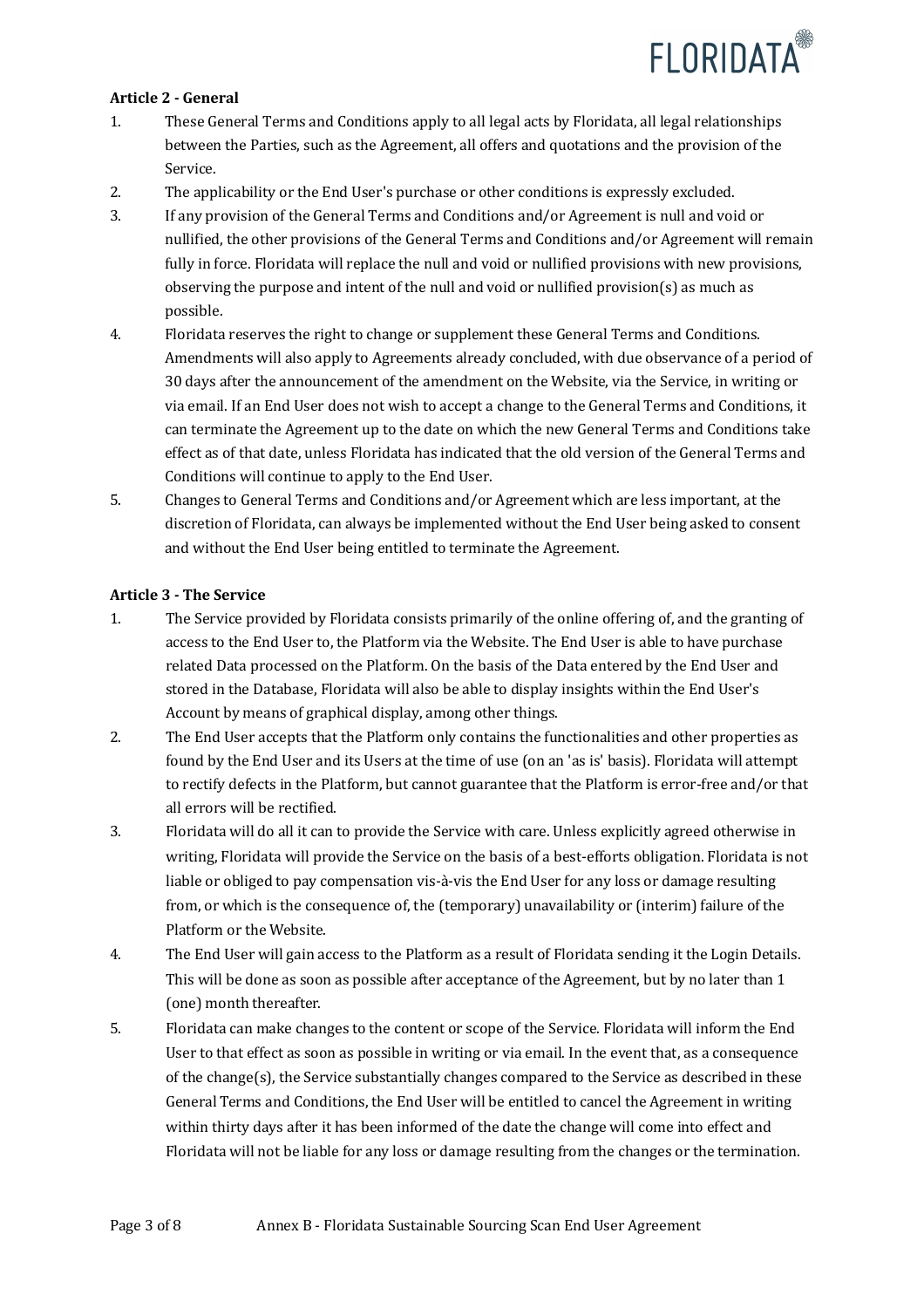

- 6. Floridata is at all times entitled, without prior notification and without being obliged to pay compensation or without being liable vis-à-vis the End User, (i) to implement procedural and technical changes and/or improvements on the Website and/or in the Platform and (ii) to shut down, restrict or remove the Website or the Platform (temporarily or permanently), if this is necessary for the reliability and/or continuity of the Platform.
- 7. Platform usage is entirely for the account and risk of the End User.
- 8. The Platform will be continually developed. In consultation with VGB and with due regard for the further development of the Floriculture Sustainability Initiative, as well as on the basis of proposals submitted by the End Users, the Supervisory Board will determine which priorities serve as a basis for the (further) development of (new) parts of the Platform.

# **Article 4 - Access to the Platform**

- 1. In order to be able to use the Platform an End User or User is required to log in via the Website using the Login Details, after which they will be able to access the Account. Floridata will issue Login Details to the End User for the agreed number of Users. It is not permitted to allow more than one User to use a single set of Login Details. The End User and User are responsible for keeping the Login Details secret.
- 2. The Login Details issued by Floridata can be changed by an End User and/or User. Any change to Login Details is for the personal risk of the End User and/or User.
- 3. The End User is entirely responsible for the Login Details issued to it and all actions performed on the Platform by it and/or the Users with said Login Details. Floridata may assume that the User is actually the person who logs in with the Login Details. Floridata is never liable for misuse or loss of the Login Details.
- 4. As soon as an End User and/or User knows, or has reason to suspect, that a set of Login Details has ended up in the hands of unauthorised persons, they will immediately inform Floridata, without prejudice to their own obligation to take effective measures immediately, such as changing the Login Details. The End User indemnifies Floridata against all third-party claims which are the consequence of, or are connected to, the use of the Login Details issued to the End User.
- 5. The End User is itself entirely responsible for the purchase and/or correct operation of the (ICT) systems and infrastructure required to use the Service, including the Internet connection. The End User is not entitled to any payment if it is unable to use the Service for whatever reason which falls outside Floridata's responsibility.

# **Article 5 - Using the Platform**

- 1. Floridata grants the End User the limited, personal, revocable, non-exclusive, non-transferable right, which cannot be sublicensed, to use the Platform and (parts of) the Database within its own business, on the basis of the Agreement. Any other or further use by the End User relating to the Platform and/or Reports and the Database is excluded. If the Agreement is terminated, for whatever reason, this right of use of the End User will expire directly and the End User will no longer be entitled to use the Platform.
- 2. The End User and/or User are not permitted to use the Platform or the Service in any way which:
	- a. infects the Platform with viruses, Trojan horses, worms, bots or other software which can damage, render unusable or inaccessible, delete or appropriate an automated action, or which are intended to circumvent technical protection measures of the Platform and/or Floridata's computer systems;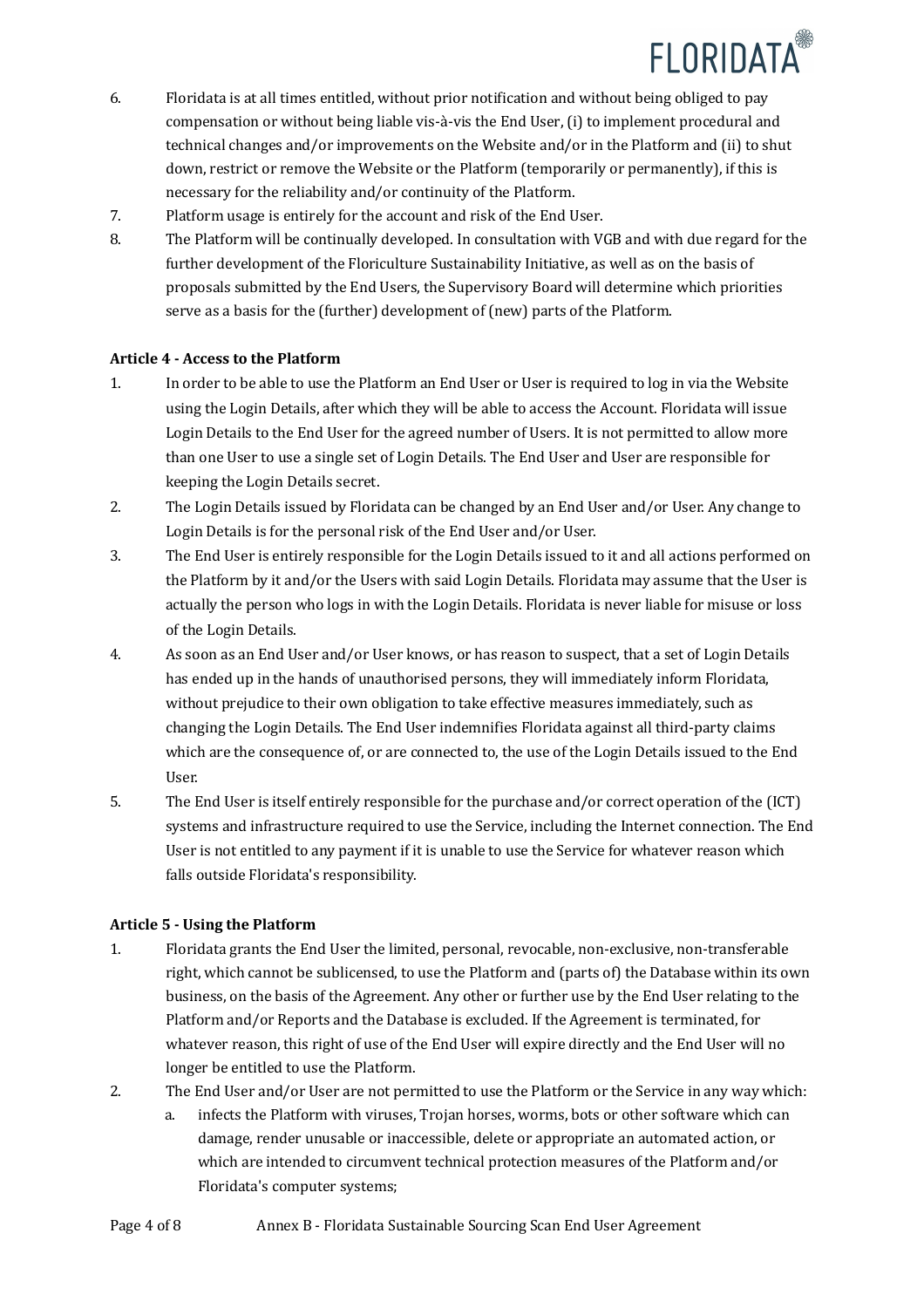

- b. violates the rights of Floridata and/or third parties including, but not restricted to, intellectual property rights or rights relating to the protection of privacy;
- c. is contrary to the Agreement, these General Terms and Conditions, or any applicable legislation and/or regulations;
- d. is otherwise illegal in any way or;
- e. can damage Floridata's interests and good reputation.

# **Article 6 - Data**

- 1. The End User understands and acknowledges that entering Data and keeping it available is essential for a proper execution of the Service. The End User is obliged to process all Data known to it immediately via the Account on the Platform, as well as to correct, supplement, or delete incorrect and/or outdated Data, after which this Data will be part of the Database.
- $2.$  On the basis of the insights generated by Floridata the End User is able to estimate its own (sustainable) purchases by means of graphs and Excel downloads.
- 3. The Floridata Database is regarded as a database within the meaning of Article 1, under a of the Databases (Legal Protection) Act [Databankenwet]. The End User and/or User is only allowed to extract or reuse data from the Database if and insofar as permitted under these General Terms and Conditions.
- 4. The Data to be supplied by the End User relating to the purchase data must always be in the form of file types supported by the Platform, or must be entered manually, after which Floridata can process it into Insights, Reports, etc. and add these to the Database.
- 5. The End User is responsible for making sure that the Data which it and Users affiliated to it save and exchange via the Platform is legal and does not violate any third-party rights. Consequently, Floridata does not accept any liability for the saving or exchanging of Data via the Platform. The End User indemnifies Floridata against any third-party claim which is based on the assertion that the making available, using, processing, installing or incorporating of any material and/or Data within the Platform by the End User violates any third-party right.
- 6. Floridata reserves the right to shorten, modify, refuse or delete Data from the Database if such is necessary in the opinion of Floridata.

# **Article 7 - Intellectual Property rights**

- 1. All IP rights relating to the Service, the Platform, the Database, the Reports and the Website are vested exclusively in Floridata and/or its licensor. Nothing in these General Terms and Conditions and/or the Agreement is intended to result, in any way, in the transfer of any Intellectual Property right.
- 2. The Data which is entered into the Platform by the End User and/or the Users affiliated to the End User, or is otherwise issued to Floridata, will continue to be the property of the End User. The End User will issue to Floridata a free, worldwide, irrevocable, perpetual, transferable right, which can be sublicensed, to use this Data within the framework of the Agreement, including - but not limited to - the performance of analyses in relation to the Data and its aggregation in Reports on behalf of the Floriculture Sustainability Initiative.
- 3. Floridata is allowed to take technical measures to protect the Platform which the End User is not permitted to remove or circumvent.
- 4. The End User will not delete, render illegible, conceal, or change indications by Floridata and/or its licensor concerning IP rights in relation to the Platform and the Reports.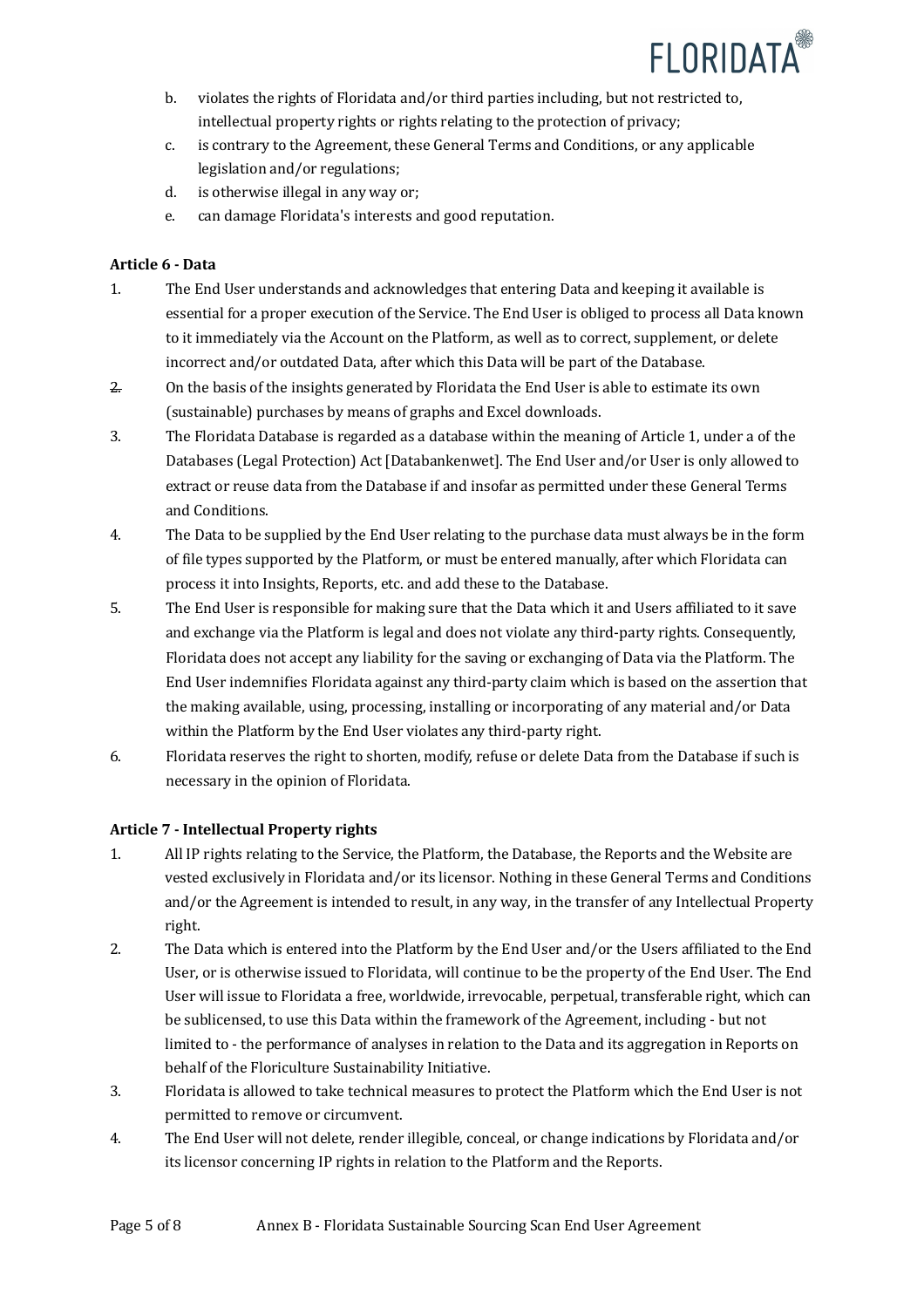

- 5. Any use, copying, or publication of the works which falls outside the scope of the Agreement and the rights of use granted pursuant to these General Terms and Conditions, will not only be regarded as a breach, but also as a violation of the IP rights of Floridata and/or its licensor. In the event of a violation of the IP rights of Floridata and/or its licensor the End User will forfeit to Floridata an immediately due and payable penalty, which is not subject to judicial moderation or set-off, of EUR 25,000.00 per violating act and EUR 5,000.00 for each day that the violation continues, without prejudice to the other legal remedies which are available to Floridata on the grounds of the Agreement and/or applicable law, including the right to additional compensation.
- 6. Floridata is entitled to use the End User's full (trade) name and/or the logo/trademark in the communication which Floridata sends to (potential) End Users and third parties, in order to indicate whether the End User in question is using the SSS services, as long as the agreement is valid.

#### **Article 8 - Privacy**

- 1. Within the framework of the Service the End User and Users will issue personal data to Floridata. as referred to in the General Data Protection Regulation (GDPR). Floridata will only process and use these personal data insofar as is necessary within the framework of the Service and in accordance with its Privacy Statement, which can be found on, and downloaded from, the Website. Floridata will not issue the personal data to third parties, unless it is legally obliged to do so.
- 2. The End User guarantees (i) that it fulfils all applicable legal obligations relating to personal data, including but not limited to the obligations under the GPDR. The End User guarantees Floridata that these data are not unlawful and do not violate the rights of third parties and (ii) that it is entitled to issue the personal data to Floridata.
- 3. The End User indemnifies Floridata entirely against all third-party claims which in any way result from and/or are related to the processing by Floridata of the personal data entered by the End User on the Platform.

#### **Article 9 - Guarantees and indemnifications**

- 1. Floridata will make every effort to ensure that the insights it provides to the End User within its Account are always complete and correct. However, Floridata does not guarantee that all insights resulting from the Service are correct, complete and up-to-date.
- 2. Under these General Terms and Conditions and the Agreement the End User acquires a limited right to use Floridata's Database. The End User guarantees that the data made available to it in the Database will only be used for internal purposes on behalf of the FSI and that it will not use these data for any commercial purpose unless Floridata grants written permission to do so to the End User.
- **3.** Unless explicitly agreed otherwise and/or explicitly determined otherwise in these General Terms and Conditions, Floridata is not responsible and/or liable for (the content of the) products and/or services provided by third parties. The conditions of those third parties which apply to said products and/or services provided by said third parties are also directly applicable to the End User. The End User indemnifies Floridata against any related third-party claims unless Floridata is imputably culpable with regard to those claims.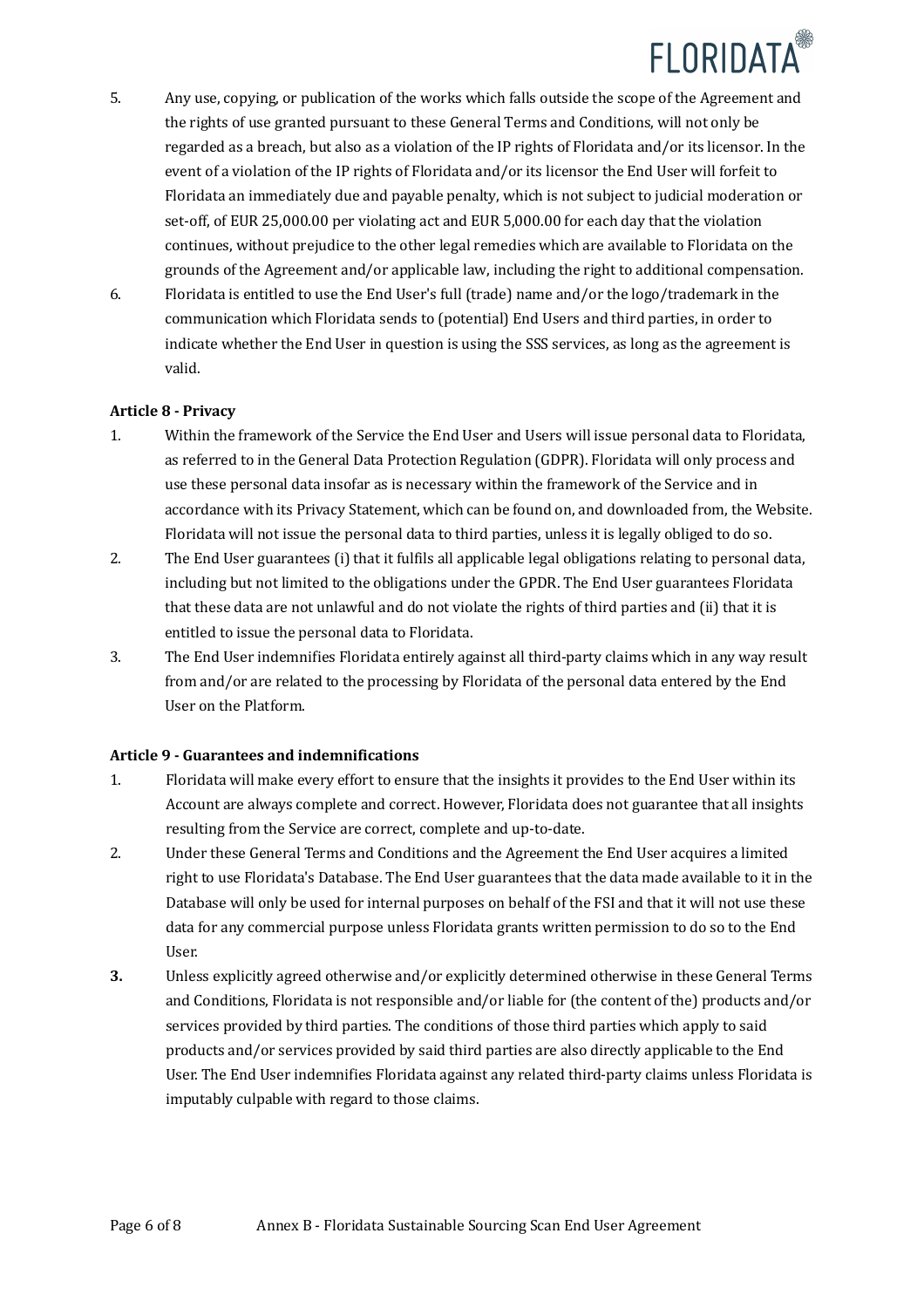

# **Article 10 - Liability**

- 1. The End User is liable vis-à-vis Floridata for, and fully indemnifies Floridata against, all loss or damage and costs which Floridata suffers or incurs as a consequence of (i) an attributable failure in the fulfilment of the Agreement by the End User, (ii) any action by the End User or Users when using the Service, or (iii) an unlawful act. All the costs incurred, and loss or damage suffered by, Floridata which are connected in any way with such claims, will be compensated by the End User.
- 2. Floridata's liability for attributable failure in the execution of the agreement, an unlawful act, or any other act or omission by Floridata or its employees is limited to compensation for the direct loss or damage. Floridata's liability with regard to direct loss or damage will not exceed per event (whereby a series of related events is to be regarded as a single event) the total annual amount which the End User has paid to Floridata on account of the Agreement in the twelve (12) calendar months prior to the event in question. However, Floridata's total liability will not, in any event, exceed EUR 5,000.00 (ex. VAT).
- 3. 'Direct loss or damage' exclusively means:
	- a. material loss or damage;
	- b. expenses reasonably incurred by the End User to ensure that Floridata's performance is in accordance with the Agreement; however, this alternative damage will not be compensated if the Agreement has been terminated by the End User (including termination by the competent court on the End User's behalf) (Article 6:265 of the Dutch Civil Code);
	- c. expenses reasonably incurred by the End User to establish the cause and extent of the damage, insofar as the establishment relates to direct loss or damage within the meaning of this Agreement;
	- d. expenses reasonably incurred to prevent or limit damage, insofar as the End User can demonstrate that these expenses have resulted in a limitation of the direct damage within the meaning or this Agreement.
- 4. Floridata is not liable for loss or damage other than direct loss or damage as described in Article 10.3, including - but not limited to - consequential damage arising from, or in connection with, the Agreement including, without limitation, loss of profit, loss of turnover, loss of anticipated savings and other similar financial losses such as loss of goodwill or good name or other incidental, indirect, punitive or exemplary loss or damage of any kind, irrespective of whether the End User has notified Floridata of such possible loss or damage, compensation or loss.
- 5. Floridata will only be liable due to attributable failure in the fulfilment or the Agreement if the End User places Floridata in default immediately and duly in writing, while setting a reasonable deadline for rectifying the failure, and Floridata continues to fail attributably in the fulfilment of its obligations after that deadline as well. The notice of default must include a detailed description of the failure, so that Floridata can respond adequately.
- 6. A condition for the creation of any right to compensation is always that the End User reports the damage to Floridata in writing as quickly as possible after it has occurred. The End User's right to claim compensation under this Agreement, on the grounds of an unlawful act or otherwise, lapses in any event one  $(1)$  year after the event occurred which resulted in the claim or legal proceedings being brought.
- 7. The End User is fully responsible and liable for compliance with these General Terms and Conditions by its User(s). The End User indemnifies Floridata against all claims which result from any use of the Platform by a User.